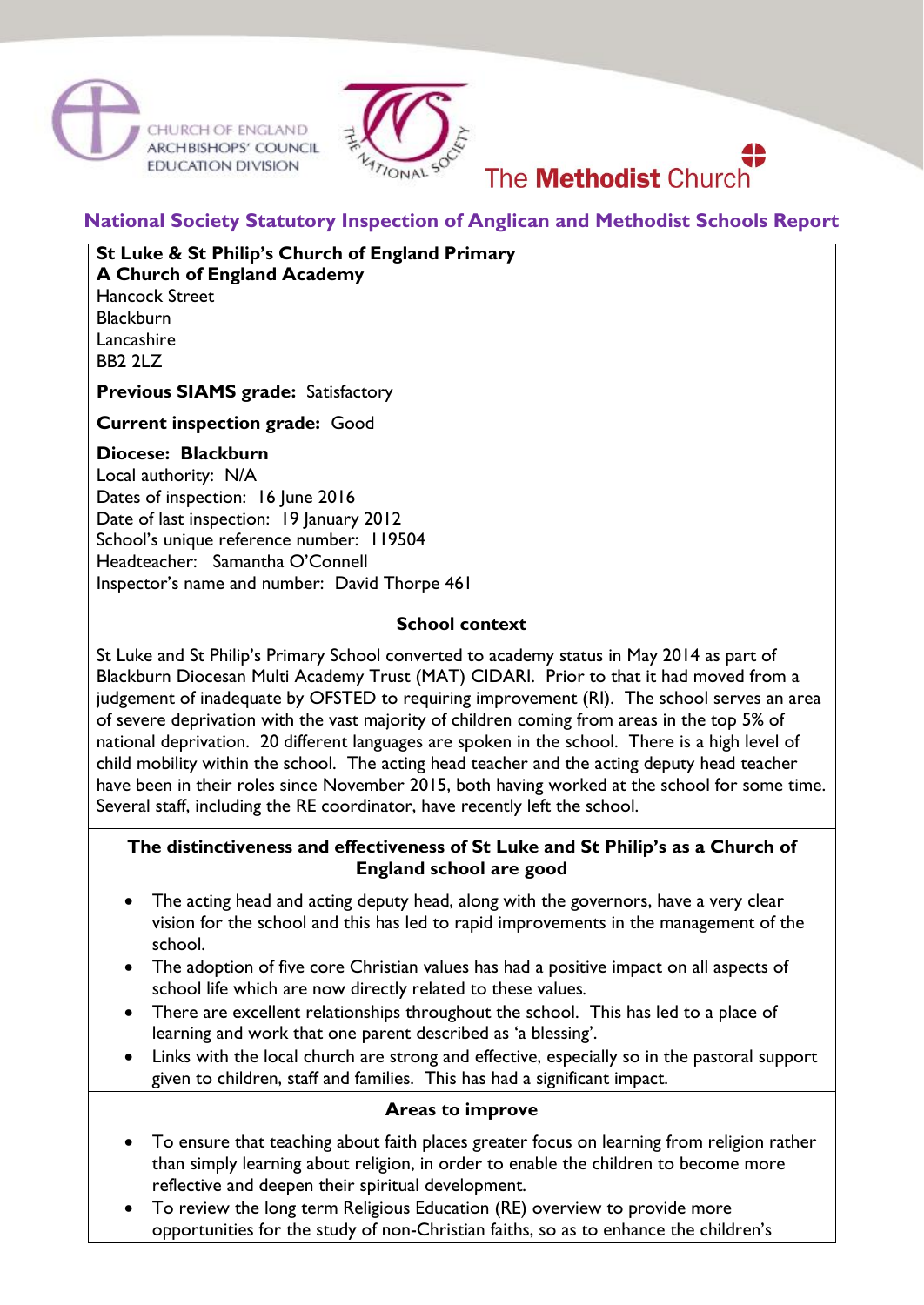understanding of Christianity one of the major global religions.

• To embed the work of the recently established worship team so that they have more opportunities to plan, lead and evaluate worship, enhancing the children's spiritual development.

## **The school, through its distinctive Christian character, is good at meeting the needs of all learners**

A commitment to realise children's God-given potential is at the heart of this inclusive school. The core Christian values of trust, truth, love, peace and thankfulness are the language of the school, demonstrated in everyone's attitudes and actions. One parent acknowledged the importance of the school's values, 'This school is a family and I wouldn't change the Christian values for anyone'. The vicar's pastoral care for the school community, as well as her practical support, is greatly valued by adults and children alike. The Christian character of the school is clearly evident in both communal areas and classrooms through well-planned reflective displays which are valued by the children. The whole school community demonstrates great respect for those of different faiths and regularly celebrates the diversity within the school and local community with events such as 'The Diversity Day'. This day is a celebration through which children and parents gain deeper awareness and understanding of different faiths and cultures. The recently re-designed school newsletter leaves the reader in no doubt that this is a Christian school. It includes the worship theme for the week alongside questions to be discussed at home along with Bible verses to both encourage and challenge. Staff are seen as Christian role models. Children respond with good behaviour, politeness and enthusiasm for learning. They feel safe and valued. Attendance is improving, reflecting children's enjoyment of school. Attainment and progress for all children are inconsistent, although recent action taken to address these concerns is having a positive impact. RE makes a good contribution to the school's Christian character. It enables children to increase their knowledge of Christian belief and teaching but the amount of curriculum time allocated to the study of other faiths is insufficient overall. The excellent work that has been undertaken by the school community during this school year must now be embedded.

## **The impact of collective worship on the school community is good**

Collective worship is explicitly Christian, whilst, through skilful management and planning, is accessible to those of other faiths or none. It is engaging, reflective and joyful. The recently formed worship group of children evaluate worship on a daily basis and, as a group, have a clear understanding of their role. They are honoured to be involved and wear their worship group badges with great pride. They can see that they are making a difference but realise that, as they have only just been formed they still have 'A lot of learning to do so that we can get better' as one child put it. Throughout the week children experience a variety of worship styles and this helps to enrich their understanding of what worship is and why we worship. The children have a developing understanding of The Trinity, they talk about God as a good father, and likewise, Jesus as the Son of God, however most are not as clear about the person and role of the Holy Spirit. Worship extends beyond daily school gatherings. Children attend Christian festivals at church. This enables them to feel part of the wider worshipping community. During times of worship the children openly and confidently share their feelings. When talking about courage one year 3 described a time when she was frightened on the ghost train and 'I needed a lot of courage.' This was followed by a spontaneous round of applause indicating the children's understanding of how courage is needed in a variety of circumstances. Year 6 children articulated well the courage that Daniel needed when in the den of lions and compared it to the courage needed in recent times by Syrian refugees. They then thoughtfully linked it to faith with one Year 6 girl commenting 'Faith does not make things easy but it makes things possible.' Central to the school's worship is prayer, with children often writing their own as well as learning traditional ones such as The Lord's Prayer. They value times of prayer and reflection and several children agreed that it makes them feel close to God.